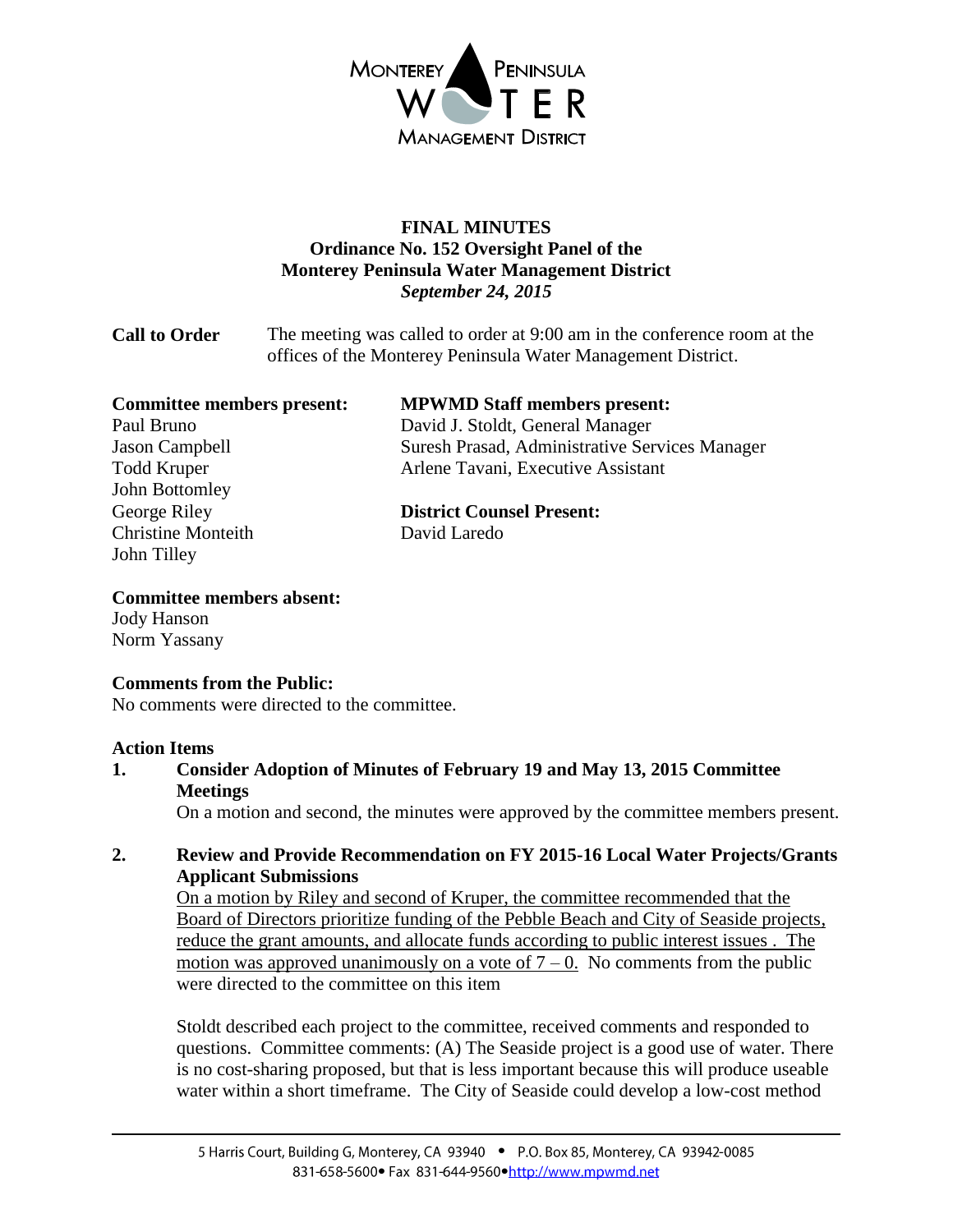for metering and charging for the water, or distribute the water at no cost, so that it would benefit users throughout the area. (B) Would the wastewater agency in Seaside pay for the project? *Response: No. Wastewater customers cannot be required to pay for a project they will not benefit from.* (C) The Seaside and Pebble Beach projects are the two highest priority projects. (D) The Monterey project is focused on preparation of studies; development of water is far into the future. (E) Offer \$80,000 to Pebble Beach Company, instead of \$100,000. (F) A private company could develop the Pebble Beach Company project and own the water. *Response. That is true; however, the Water Management District would like to allocate that water to benefit the community.* (G) If the City of Monterey project is proposed to be a regional effort, why doesn't the Water Management District undertake the project? *Response. The state may require that every basin have a stormwater plan, in that case this project may be undertaken as a regional effort utilizing Proposition 1 funds.*

#### **Discussion Items**

#### **3. Discuss Groundwater Replenishment Project Credit Structure and O&M Cost Requirements under Water Purchase Agreement**

Stoldt responded to questions about the Water Purchase Agreement, and Resolution 2015-14, which is the District's pledge of revenues from the Water Supply Charge to guarantee repayment of government loans. The Water Purchase Agreement states that Cal-Am will not pay for water that it does not use. Committee Comments: (A) Is another Proposition 218 charge to be approved in order to guarantee this pledge? *Response: No. It could be paid from the existing Water Supply Charge, but we would need to show that a portion of the charge should continue to be collected for 30 years. This is a guarantee of process, not of outcome. It states that should the funds be needed, the Board would seek Proposition 218 funding, but it does not bind the public to approve it.* (B) Without Resolution No. 2015-14 the 1% financing option from State Revolving Funds would not be available for the project. (C) Why couldn't the cost of unused water be incorporated into the rate Cal-Am will pay? *Response: That would not offer insurance to the bond holder that you have collected enough money to pay costs during an interruption.* (D) Object to Cal-Am's unwillingness to enter into a take-orpay contract. If Cal-Am's desalination project is halted, could the same financing mechanism be used to develop the DeepWater Desal project and would DeepWater Desal agree to a take-or-pay contract? *Response: DeepWater Desal has contracted with a firm to develop a financing model that anticipates 80% of the financing to be paid from take-or-pay contracts.* (E) The District should tell Cal-Am that if it will not accept a take-or-pay contract, the District will withdraw its support for Cal-Am's desal project and will back DeepWater Desal. *Response: Cal-Am has said that under those circumstances they would resort to building a larger desal plant. The CPUC allows Cal-Am to earn interest on the cost of projects they construct, so a larger project would be a benefit to the company.* (F) Cal-Am's decision to only pay for water that is produced is an effort to protect the rate payers. *Response: This is a pledge to seek Proposition 218 funding should Cal-Am be unable to pay for water, such as in the event of bankruptcy. An operating reserve will be established to pay financing costs in the event the project is not operational. In the event of drought, a drought reserve will be established to treat water and store it until the water is needed. The treatment costs will be repaid when the water is sold.*